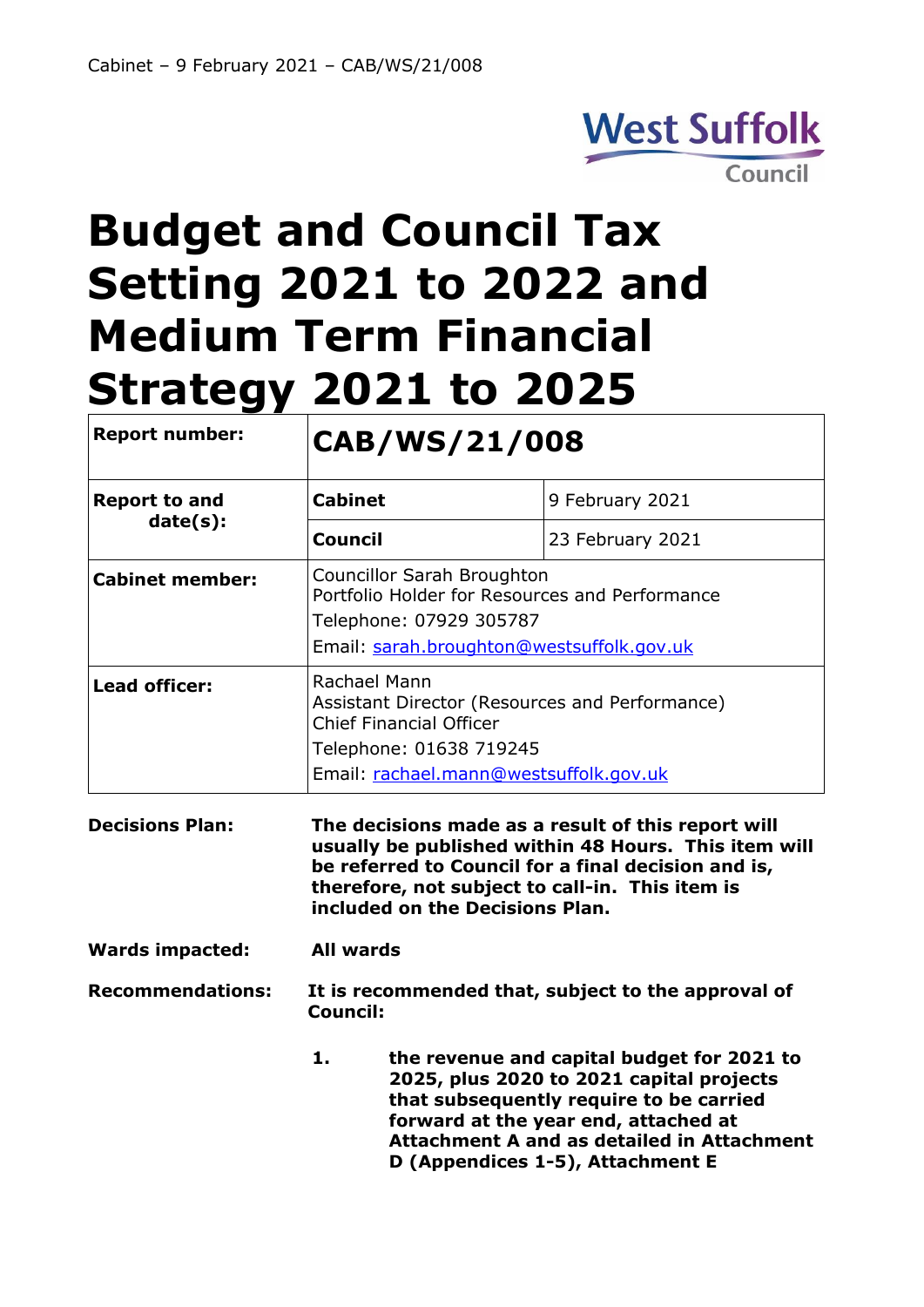**(Appendices 1-3) and Attachment F to Report number: CAB/WS/21/008, be approved.**

- **2. Having taken into account the conclusions of the Assistant Director's (Resources and Performance) report on the adequacy of reserves and the robustness of budget estimates (Attachment C) and the Medium Term Financial Strategy (MTFS) (Attachment D), particularly the Scenario Planning and Sensitivity Analysis (Attachment D, Appendix 5) and all other information contained in Report number: CAB/WS/21/008, the level of council tax for 2021 to 2022 be established (the level of council tax beyond 2021 to 2022 will be set in accordance with the annual budget process for the relevant financial year).**
- **3. The Assistant Director (Resources and Performance), in consultation with the Portfolio Holder for Resources and Performance, be authorised to vire funds between existing Earmarked Reserves (as set out at Attachment D, Appendix 3) as deemed appropriate throughout the medium term financial planning period.**
- **4. Approval be given to the Flexible Use of Capital Receipts Strategy (as set out in Attachment G).**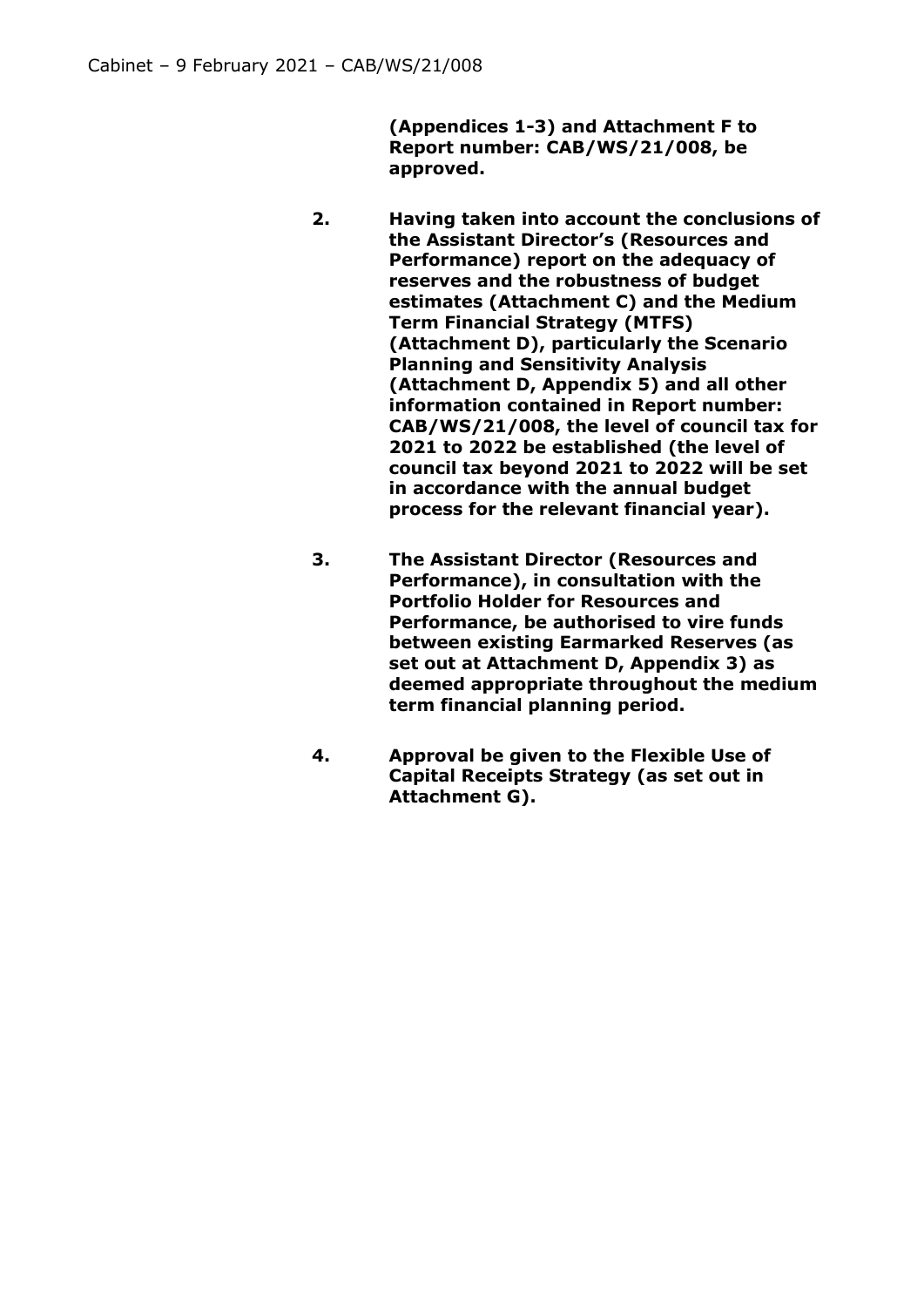# **1. Context to this report**

- 1.1 West Suffolk Council (and its predecessor councils Forest Heath District Council and St Edmundsbury Borough Council) has a good track record of delivering high quality services that our communities demand and value. It also has a strong vision and programme to deliver, through our West Suffolk Strategic Framework 2021 to 2024, to bring greater prosperity for our communities and businesses.
- 1.2 This has been underpinned by robust financial planning and management enabling the council to deliver both services and the strategic aims of West Suffolk. This can be seen in the £5 million in annual savings made from shared services and the creation of a single council to put the council on a stronger financial footing as well as the right size to better champion West Suffolk communities. Due to this financial management and despite previous reductions in national funding as well as the severe impact of COVID-19 on finances, the council can put forward a balanced budget for 2021 to 2022.
- 1.3 Despite our successes, the pressures on local government finances, with or without a pandemic, still requires local authorities nationally to continue to deliver more with less. So, we must continue to transform the way we work and the way we are funded in response to these challenges to meet future savings.
- 1.4 The 2021 to 2022 budget is prepared in the context of not only the significant challenges facing local government, such as reductions in national funding streams, but also a national and worldwide COVID-19 pandemic. Since the outbreak of COVID-19 in the UK, a number of events have occurred which have had a significant impact on all local government, including West Suffolk Council's financial position in the current financial year and are expected to continue into 2021 to 2022. Some of these have been restrictions imposed by Government that have and will continue to affect West Suffolk Council's investments, assets and services; and others have been announcements of Government financial support.
- 1.5 The council has played a vital role in responding to COVID, in supporting businesses (including millions of pounds in business grants distribution) and the most vulnerable in our communities, including the homeless, (including support through our home but not alone service) as well as running essential services during challenging conditions. This comes at an expected net cost of £2.6 million to date (covering the current financial year 2020 to 2021), £1.4 million of which is to be funded in year from the council's general fund reserve.
- 1.6 We will not understand the full impact of COVID-19 on the financial position of the council for a long time, especially as we are still in the pandemic. It is also likely to continue to come in phases particularly while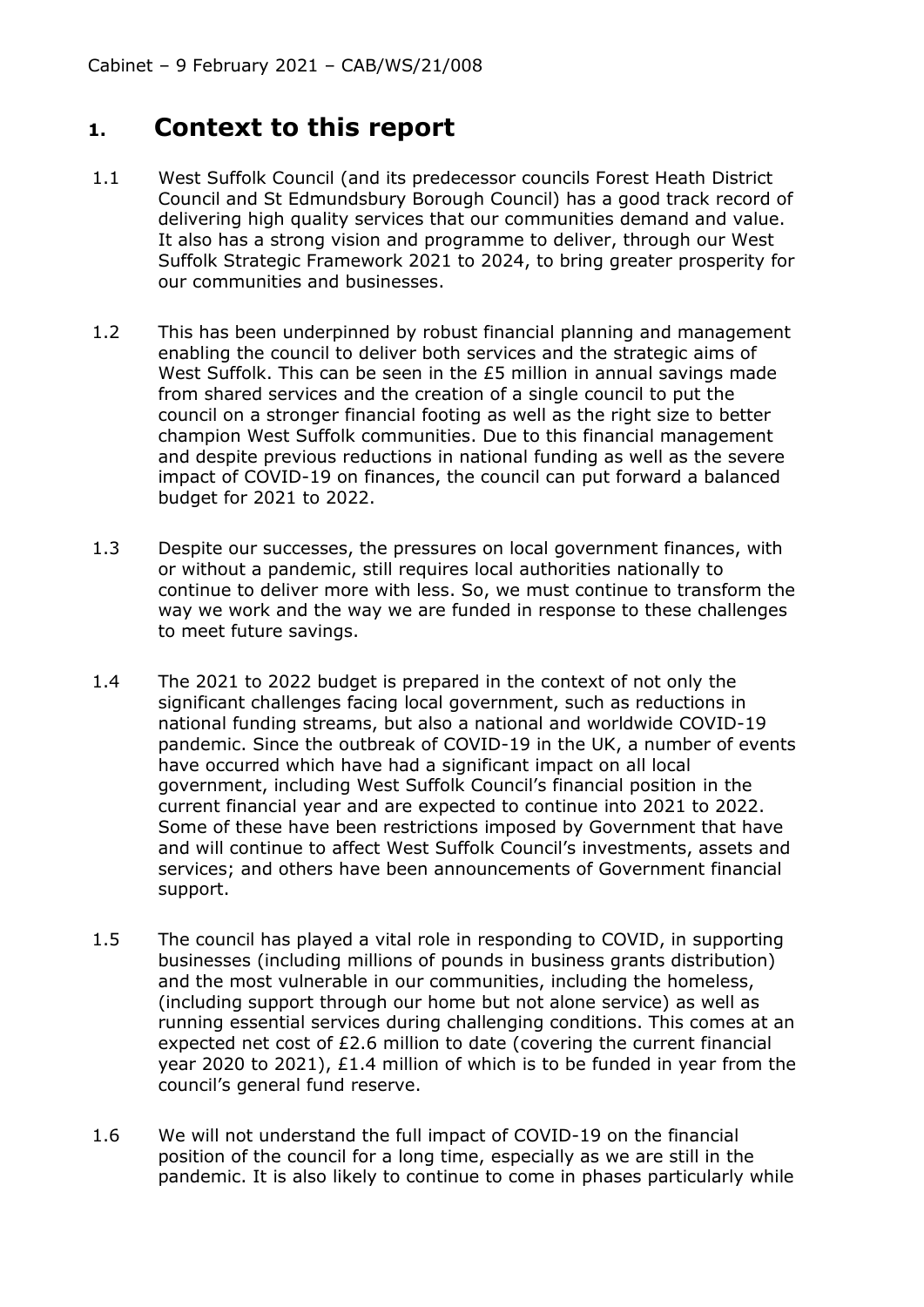the vaccine is still being distributed. Through the 2021 to 2022 budget process we have established a circa £2 million COVID-19 impact fund (£1.2 million within the general fund budget itself and £0.8 million from Government COVID-19 grant funding) to support the foundations of our financial projections.

- 1.7 This pressure comes not only because of the vital role the council continues to play in supporting our businesses and communities through both the response and recovery stages of the COVID-19 pandemic but also the negative effect on income to the council the pandemic has had (over £8 million impact projected in the current 2020 to 2021 financial year). Nationally councils are expected by Government to generate income to help pay for services, but with it comes uncertainty. Our approach needs to be flexible and responsive to the COVID-19 response and recovery demands. Therefore, we will constantly review our £2 million impact assumptions, in response to further data and intelligence to feed into the quarterly 2021 to 2022 monitoring reports.
- 1.8 The medium term plans have also been prepared in the context of significant uncertainties around Government policy in terms of future Comprehensive Spending Reviews, Local Government Finance Settlements, the Fairer Funding review, Business Rates, commercial policy and potentially major reforms with green papers on social care and the white paper on planning reform. The economic situation is hugely challenging, and we continue to be faced with rising demand for services, in particular housing support. Suffolk is at the forefront nationally supporting its communities and businesses by working in partnership across the public, private and voluntary sectors. The direct and indirect impacts on our partners such as Suffolk County Council, as a result of the challenges presented by the COVID-19 pandemic, are also both unknown and uncertain at this stage.
- 1.9 Councils nationally are expected to balance the books through savings and producing local income to fund services due to reduced Government funding. This year, as a one off to assist with the expected continued impact of COVID-19 the council will see an increase in funding from the Government. However, this will not completely neutralise the impact expected from the pandemic. Nor will it address the financial challenges that already existed for local government following a decade of funding reductions and increases in the demand for our services such as housing and homelessness support.
- 1.10 Despite this and the additional pressures presented by COVID-19, through prudent budgeting, a review of our vacant posts, investment as well as transformation West Suffolk Council is in a good financial position. However, while this means a balanced budget can be set for 2021 to 2022 there are gaps to be met in later years – currently forecast at £0.97 million in 2022 to 2023 growing to £2.21 million in 2024 to 2025. Government has made it clear that budgets have to be balanced by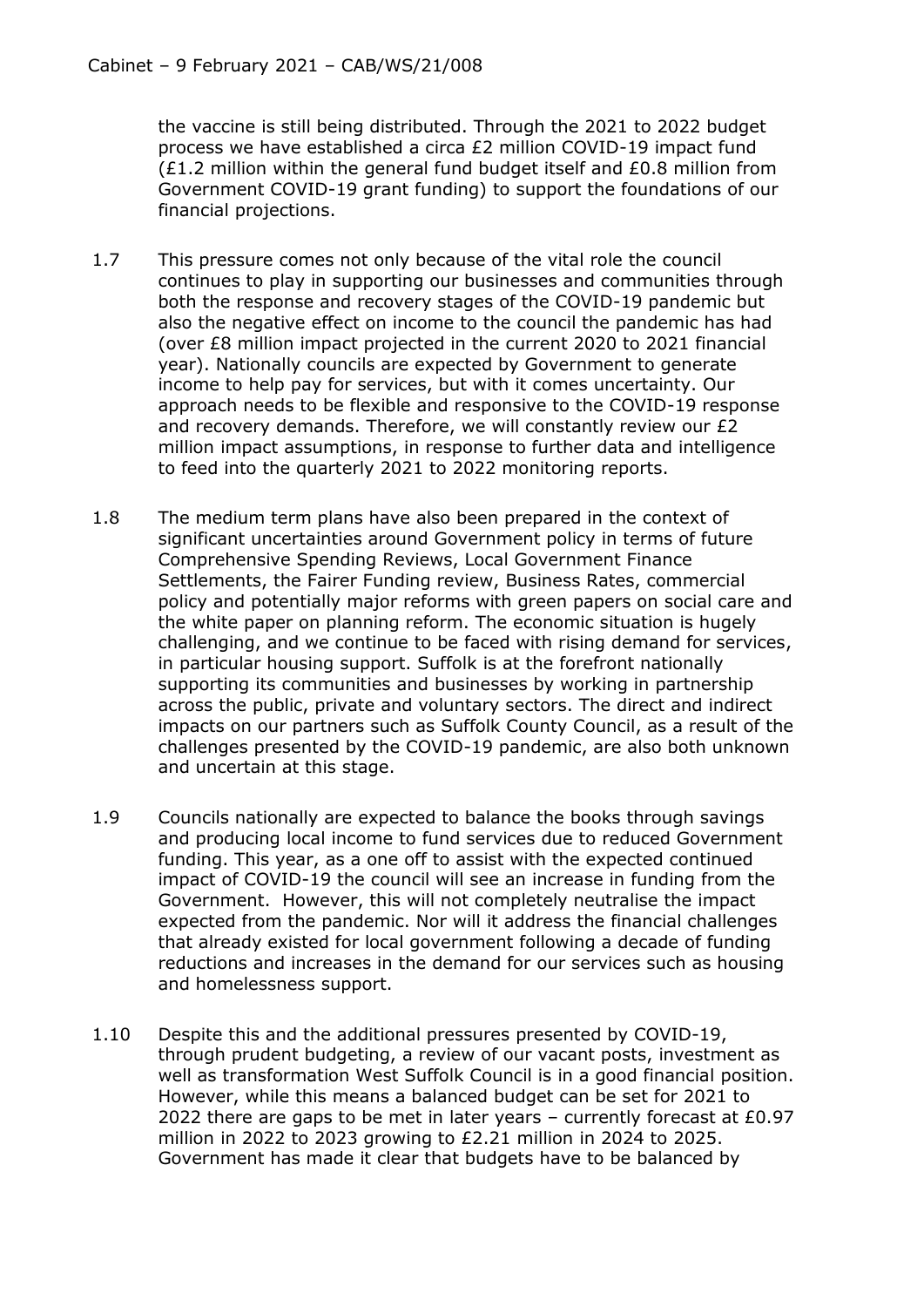councils through reducing the cost of delivery, investment, income generation and local taxation.

- 1.11 Whilst the 2021 to 2022 budget includes previously committed income proposals, cost certainty has played a particular focus in this year's budget process (the detail being shown in Attachment B) to enable, where possible, greater certainty on the council's financial plans given the volatility of income streams and the uncertainty around the continued impact of COVID-19.
- 1.12 Currently, council tax makes up approximately one fifth of the authority's budget (exclusive of housing benefit) and therefore only goes a fifth of the way to actually paying for services. Council tax goes on the base budget, which means it has a cumulative effect and a greater impact in future years. It is recognised that any increase provides an extra burden on tax payers but does mean the protection of vital services which would possibly have to be considered for reductions. West Suffolk Council is around 11 percent of a local council tax payer's bill with the rest made up by the County Council, Police and Crime Commissioner as well as Parish or Town Council. Councillors are asked and expected by Government to look at local taxation levels to meet the authority's financial needs to support its communities and help future proof from financial uncertainty. Council tax levels are considered further in Section 3 of this report.

## **Investing in our growth agenda**

- 1.13 National policy also encourages councils to grow their local, and therefore the UK, economy by supporting business, investment and housing to bring in local income, including consideration of new income streams. Bridging the gap between income and demand remains, COVID aside, the single biggest challenge facing local Government across the country.
- 1.14 The financial challenges and national funding policies means that councils can no longer rely on Government grants but must look at more innovative ways to finance the current services and create financial capacity to invest and meet the needs of our communities and businesses. West Suffolk Council recognises this and continues to take a proactive investment role through our Investing in our Growth Agenda Strategy and fund, not only to meet the challenges brought by funding for councils, but also importantly to manage growth, reduce our carbon footprint and ensure prosperity for our communities. We must, therefore, maintain and where appropriate grow the local income we receive now (and reduce the cost of delivering services) but also deliver our investment projects, enable the building of homes, through Barley Homes and increase our business base so that we deliver new income streams to replace those lost. This will enable us to continue delivering the services and wider community support which people value and make West Suffolk an attractive place to live, work and invest.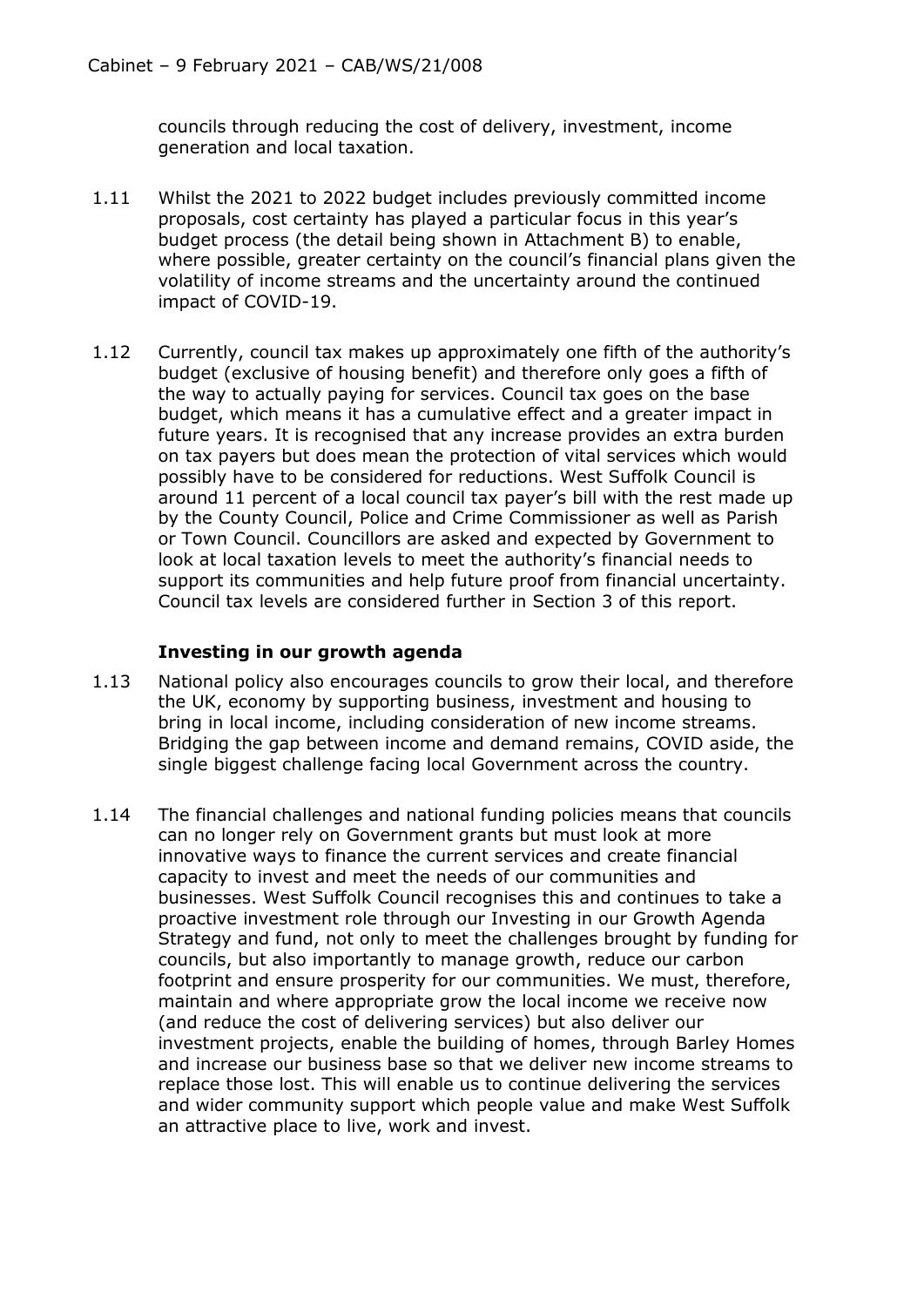- 1.15 Our medium-term financial plans see greater reliance on delivery of our strategic projects as set out in our capital programme at Attachment D Appendix 2, such as Mildenhall Hub, a decarbonisation of energy project (to reduce our impact on the environment) and Brandon Leisure Centre redevelopment. As we gain more certainty around our anticipated returns (through a dividend) from the council's wholly owned Housing Company - Barley Homes, we will see these returns coming through future budget setting processes to support the delivery of future years budgets.
- 1.16 As we continue to shape our investing in our growth agenda projects, focusing in and around recovery and our growth and climate agendas, we will also see the ongoing development of our investment approach materialising supported by our adopted West Suffolk property asset strategy including property acquisitions, disposals, maximising the value of our existing stock.
- 1.17 Some of the projects will need considerable investment, both in money including creating new funds where needed through borrowing (supported by robust business cases) – and resources and time, but that investment will build a more financially resilient and self-sufficient council, with less reliance on uncertain national or other funding streams. That focus on projects that are also income-generating, which may span several years before they deliver a return, means we no longer look simply to balance a budget for one year.
- 1.18 Importantly these economic growth projects will bring wider long-term benefits to our areas than purely being a financially robust council, such as jobs, reducing our carbon footprint, better health outcomes and investment in working with communities and place-based initiatives.

## **Transforming West Suffolk Council**

- 1.19 It is important now more than ever with the uncertainties around income generation during a pandemic, that we balance growth in existing and new income streams with controlling our cost base and delivering an efficient council. We have transformed what we do and will continue to do so – examples being the sharing of services and the most recent creation of a new single West Suffolk council, achieving and protecting annual savings in excess of £5 million a year. Our Families and Communities work is making real changes in people's lives, delivering locally alongside our elected members.
- 1.20 The partnership work that we started through the Families and Communities work has been invaluable during the pandemic in strengthening the community response that has been vital to supporting the vulnerable. This has led to partners both in the public, private and voluntary sectors working in new ways to find local solutions. The council and community have also, through the pandemic, adapted to using online and digital solutions and the benefits that brings alongside more traditional methods. The council recognises the vital role that our communities play in the COVID response and in the future recovery. That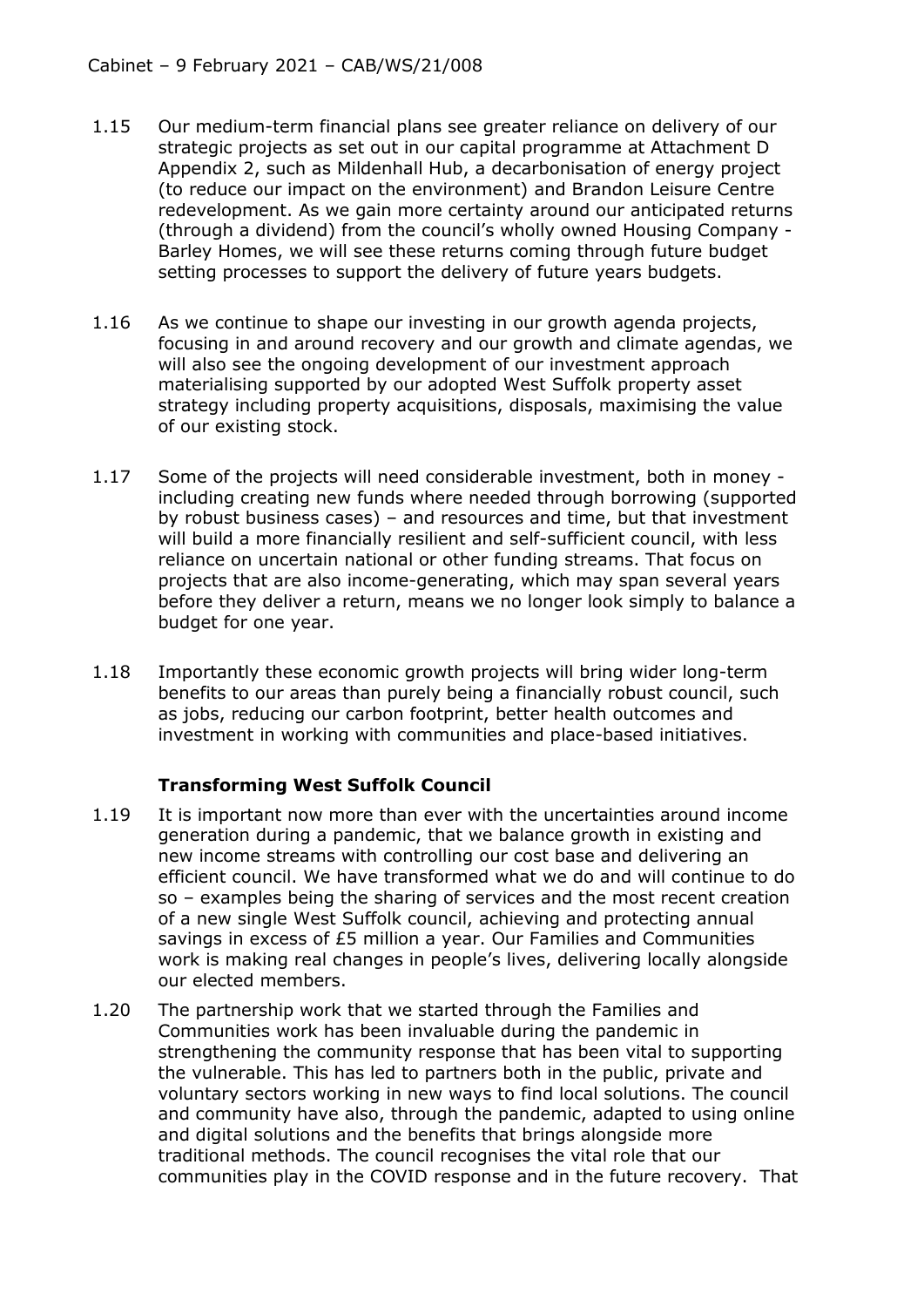is why we have made provision once again to increase each councillor's Locality Budget from £2,800 to £3,300 to provide additional much needed support for local groups.

- 1.21 The council's transformation programme, which will accelerate the delivery of a number of our financial strategy themes such as transformation of service delivery, encouraging the use of digital forms for customer access and behaving more commercially, will feature as our key approach to delivering across our medium term plans. Our opportunities include capturing and building on the learning and innovative ways of delivering our services, experienced during this time.
- 1.22 The role that digital will play in our future state, alongside the role of our partners (public, private and voluntary) including the relationships across the tiers of local government within West Suffolk, will be critical in ensuring a system approach for our residents and businesses that is valued and sustainable. This transformational plan, which will include a series of service delivery reviews, will take shape during the first quarter of 2021 to 2022 to ensure delivery of the outcomes both financial and improved services, can start taking shape to contribute towards our financial challenges in 2021 to 2022 and across the medium term.

# **2. Provisional local government finance settlement**

- 2.1 As part of the response to the COVID-19 pandemic the Government has confirmed that the planned reforms to local government finance relating to the Fairer Funding Review and 75 per cent Business Rates Retention will no longer be implemented in 2021 to 2022.
- 2.2 On 21 October 2020, the Chancellor Rishi Sunak MP, announced his decision to conduct a one-year spending review in order to prioritise the response to COVID-19, and the Government's focus on supporting jobs. The outcome of this one-year Spending Review 2020 was announced on Wednesday 25 November 2020. The Spending Review itself contained a large number of measures in response to the financial impacts of the COVID-19 pandemic that relate to local government.
- 2.3 The impact of this has now been received through our provisional financial settlement for 2021 to 2022. The financial implications of the provisional settlement for West Suffolk are generally positive and an additional £868,000 benefit for 2021 to 2022 is included in the proposed budget.

## **Revenue Support Grant and Rural Services Delivery Grant**

2.4 The 2020 to 2021 Local Funding Settlement will now effectively roll forward into 2021 to 2022 which means that council can expect Revenue Support Grant and Rural Services Delivery Grant of around £0.2 million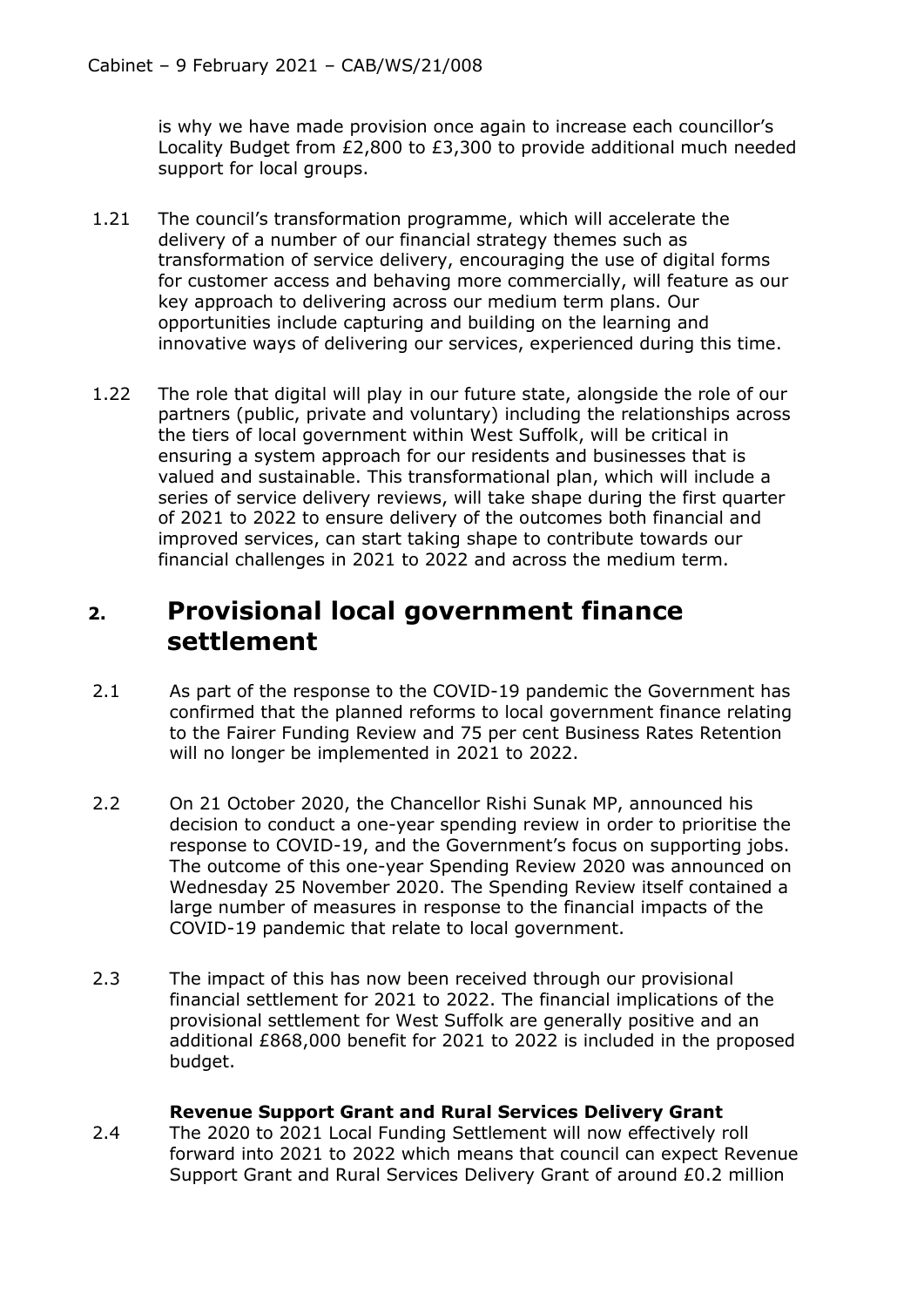and £0.181 million respectively. These grants have been included in the 2021 to 2022 proposed budget.

#### **Lower Tier Services Grant**

2.5 This new grant effectively uses £111 million of the New Homes Bonus returned surplus. Its purpose is to help minimise the range of increases in core spending powers, and particularly to ensure that no authority receives a reduction in core spending powers. The provisional allocation for West Suffolk is £0.193 million for 2021 to 2022 as a one-off grant.

#### **New Homes Bonus**

2.6 There has been considerable uncertainty regarding New Homes Bonus (NHB) as the consultation on the future of NHB and potential alternative incentives for the provision of new housing has been postponed. There will now be a one-year only round of NHB funding (year 11), so the total payments of NHB to be received in 2021 to 2022 will be two legacy payments in respect of years 8 and 9, and one payment in respect of year 11. The additional allocation for West Suffolk is £0.641 million for the one-year round, this allocation will be transferred to the Strategic Priorities/Medium Term Financial Strategy Reserve for future utilisation across the medium term plans.

## **Homelessness and rough sleeping**

2.7 Nationally, additional funding of £254 million has been announced to reduce homelessness and rough sleeping, although £103 million of this had been previously announced earlier this year in respect of accommodation and substance misuse support. The provisional allocation for West Suffolk is around £0.656 million for 2021 to 2022.

## **COVID-19 support funding**

2.8 COVID-19 support funding in respect of local authority expenditure pressures has been extended to cover quarter one of 2021 to 2022. Nationally, £1.55 billion has been allocated to fund this. West Suffolk's allocation is £0.872 million which has been ringfenced in a COVID reserve to fund the costs associated with the response and recovery of COVID-19 during the 2021 to 2022 financial year.

## **Sales, fees and charges lost income reimbursement scheme**

2.9 This scheme involves a five percent deductible rate, whereby councils will pay the first five percent of all lost planned sales, fees and charges income, with the Government compensating them for 75 pence in every pound of loss thereafter. The purpose of the five percent deductible is to account for an acceptable level of volatility, whilst shielding authorities from the bulk of losses.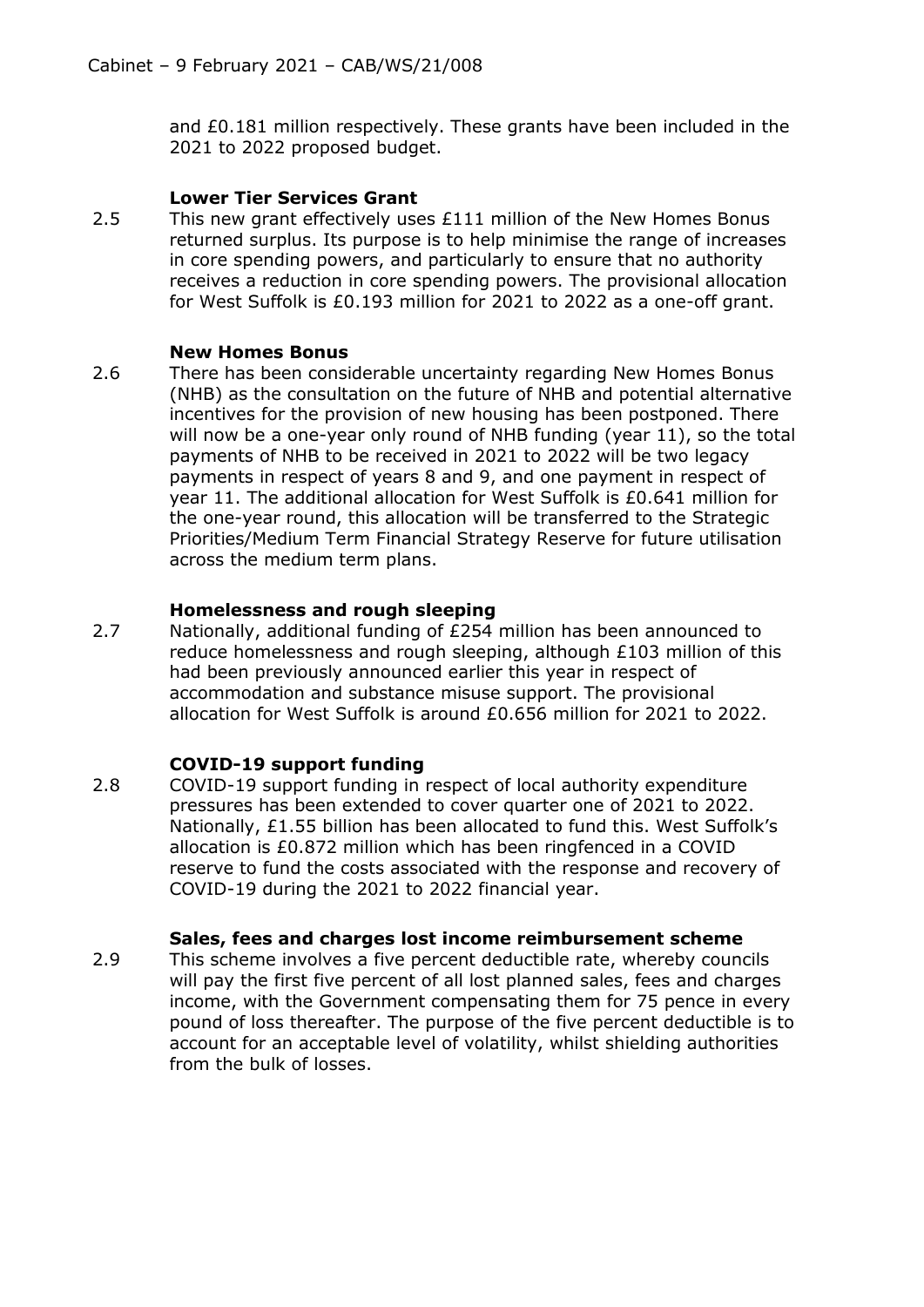2.10 In 2020 to 2021, it is currently estimated that the council will receive around £3.5 million in compensation under this scheme. The scheme is now being extended into the first quarter of 2021 to 2022. The Government are consulting on the use of an inflated 2020 to 2021 budget as the baseline figure for the 2021 to 2022 scheme. We estimate that the scheme will be worth around £0.2 million for the first quarter of 2021 to 2022.

### **National Leisure Recovery Fund**

- 2.11 The Government has made provision to assist the reopening and recovery of the leisure service and prevent further closures of outsourced leisure trusts and operators through the National Leisure Recovery Fund. Currently the fund does not extend into 2021 to 2022 however, there have been indications this will be considered as the impact on the sector in next year becomes more fully understood. The nominal allocation to West Suffolk for 2020 to 2021 (covering the final quarter only) was £0.39 million and we await confirmation of the final grant.
- 2.12 We will continue to work with our leisure partner, Abbeycroft Leisure, on an open book basis to fully understand the impact on them as restrictions change and centres are allowed to open. It is anticipated that the COVID Impact Fund, referenced paragraph 1.6 can be used to support our leisure services financial challenges over and above the support that is available through the measures agreed by Cabinet in November 2020 (CAB/WS/20/072).

#### **Business rates and business rates reliefs**

- 2.13 As previously reported, there will be no reset of the Business Rates Retention system and implementation of the Fair Funding Review in 2021 to 2022.
- 2.14 The small business rate multiplier is usually indexed using the September Consumer Price Index (CPI), which was 0.55 percent in September 2020. However, the Government has announced that it will freeze the multiplier in 2021 to 2022, and local authorities will be compensated by way of Section 31 grants.
- 2.15 There was no announcement about the Expanded Retail Discount supporting retail, hospitality and leisure businesses, although tables in the Spending Review documents confirm that there is no funding for continuing the expanded discount into 2021 to 2022. This does raise concerns about the collection of business rates in 2021 to 2022 as these reliefs have been a significant support in 2020 to 2021, amounting to around an additional £38.938 million in West Suffolk. However, a decision about reliefs will be taken early 2021 to respond to the "evolving challenges presented by COVID-19".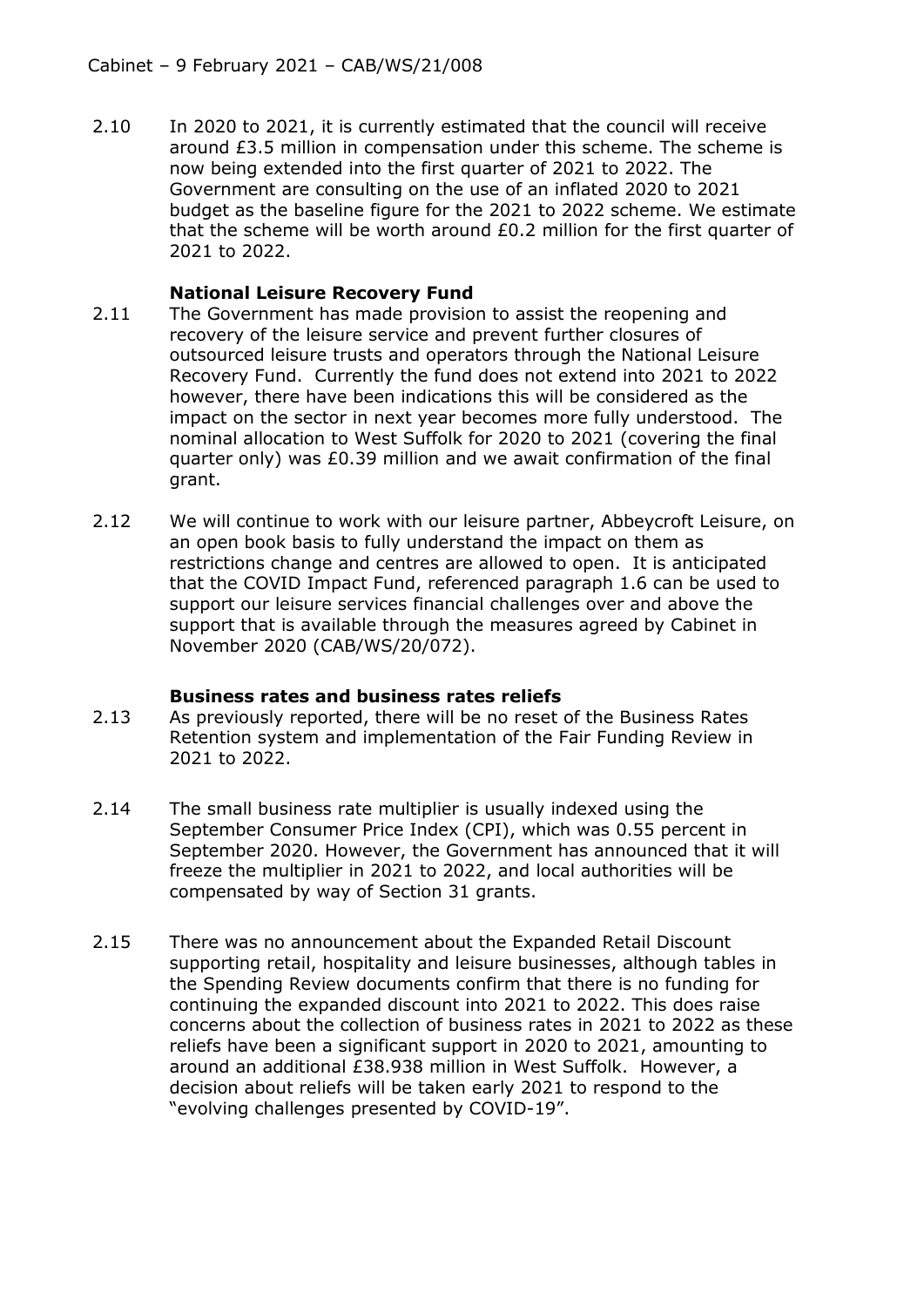## **Collection Fund deficits**

2.16 Detailed proposals for changing the accounting treatment of the 2020 to 2021 Collection Fund deficits have been previously confirmed in regulations, and Collection Fund deficits will be spread over the next three years (2021 to 2024), as reflected in the medium-term budgets.

## **Council tax support**

2.17 £670 million additional grant funding has been announced to help councils in respect of council tax support. It is possible that this will provide support to authorities in respect of the impact on council tax bases arising from increased Local Council Tax Reduction Scheme (LCTRS) reliefs. The provisional allocation for West Suffolk is £216,000 for 2021 to 2022. This allocation includes an allowance for Town and Parish Councils in West Suffolk, calculated to be around £65,000 (of the £211,000). Given this is separately identifiable and that this impact has also been felt by the town and parish councils, as a result of a reduction in the number of properties they can levy their precepts on next year, provision has been made in the 2021 to 2022 budget to pass this £65,000 directly on to our town and parish councils. This has been communicated to town and parish council clerks.

## **Council tax referendum limits**

2.18 In 2021 to 2022, local authorities will be given greater council tax flexibility. The core referendum threshold will remain at two percent (with district councils able to increase by the higher of £5 or two percent). Police and Crime Commissioners will be able to increase their precept by £15. Social care authorities will be able to apply a further three percent increase (five percent in total). There is no change for district councils and for West Suffolk's harmonisation plans. The medium-term budgets assume no change to the current agreed fouryear council tax plan for harmonisation between the predecessor areas of St Edmundsbury and Forest Heath.

# **3. Council tax for 2021 to 2022**

- 3.1 As part of the creation of a single West Suffolk Council (alongside others), the Ministry of Housing, Communities and Local Government laid down specific referendum principles for the setting of council tax for those areas that underwent local government reorganisation on 1 April 2019 and where harmonisation of council tax was not deliverable within the first year of the newly formed authorities.
- 3.2 The specific West Suffolk referendum principles set out a requirement on the new single council to harmonise council tax across the predecessor areas within seven years, not specifically at year seven. It is for West Suffolk Council to determine the level of council tax across its area on an annual basis as part of the budget setting process, including the scale and speed to which harmonisation is to take place (in any given year –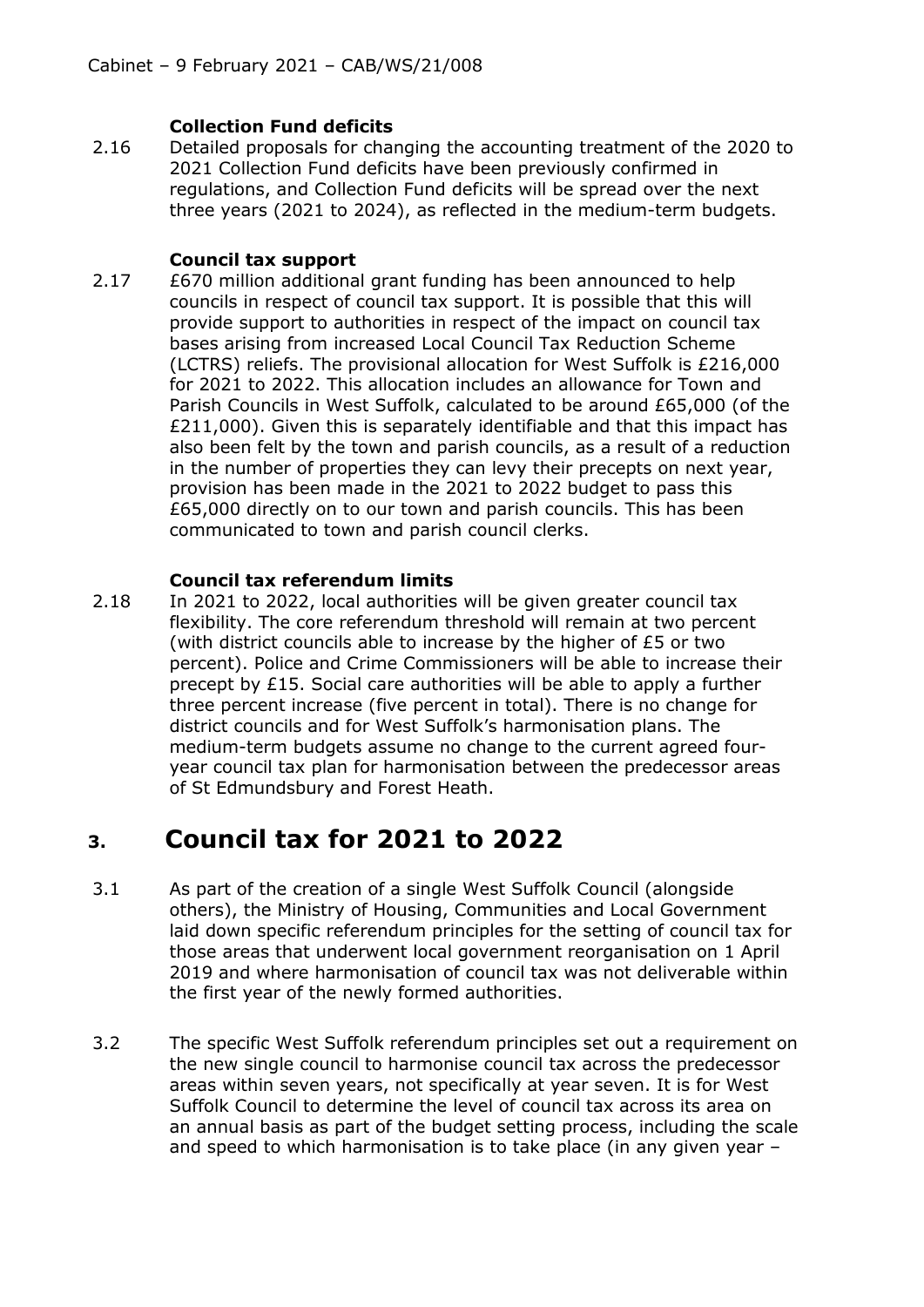but ensuring that harmonisation has/can take place within the required seven years).

- 3.3 West Suffolk Council is still subject to the national referendum principles. However, the two per cent or £5 (whichever is higher) is flexible in any given year between the predecessor area's element or the average band D rate across both predecessor areas (the average across all of West Suffolk). The average band D rate across West Suffolk in the current year 2020 to 2021 was £177.12, allowing for an increase of £4.99 to £182.11 in 2021 to 2022 within these referendum principles.
- 3.4 The budget for council tax for 2021 to 2022 and future years is based on the option to harmonise the two predecessor areas (St Edmundsbury and Forest Heath) using the average band D rate across both predecessor areas, harmonising the council tax bills by 2022 to 2023 whilst maximising our council tax receipts to protect services and to support our investment plans. For 2021 to 2022 this represents an average band D monthly increase of 22 pence and 3 pence for the predecessor areas of Forest Heath and St Edmundsbury respectively. Noting that just over 70 per cent of our residents are in bands A to C so will actually see a lower increase.

# **4. Setting the budget - 2021 to 2022 and across the medium term to 2024 to 2025**

- 4.1 On 25 February 2020, the council approved a budget for 2020 to 2021 and medium term financial plan for West Suffolk Council to 2024. This medium term financial plan was balanced for the first year and then showed a budget gap of £0.7 million in 2022 to 2023,  $£1.1$  million in 2022 to 2023 and £1.4 million in 2023 to 2024.
- 4.2 At its meeting on 30 July 2020 (Report number: PAS/WS/20/012), the Performance and Audit Scrutiny Committee (PASC) supported Cabinet with the next steps and principles for future financial planning across the medium term. Our approach is designed to enable the council to respond effectively to changing circumstances while maintaining a medium-term focus on the council's financial sustainability.
- 4.3 West Suffolk Council's response to the financial challenges and opportunities will continue to follow our six key themes. Our opportunities include capturing and building on the learning and innovative ways of delivering our services, experienced during this time. These themes are considered to still represent an appropriate response to the ongoing financial situation:
	- o Aligning resources to West Suffolk's strategic framework and essential services.
	- o Sharing services and transformation of service delivery.
	- o Behaving more commercially.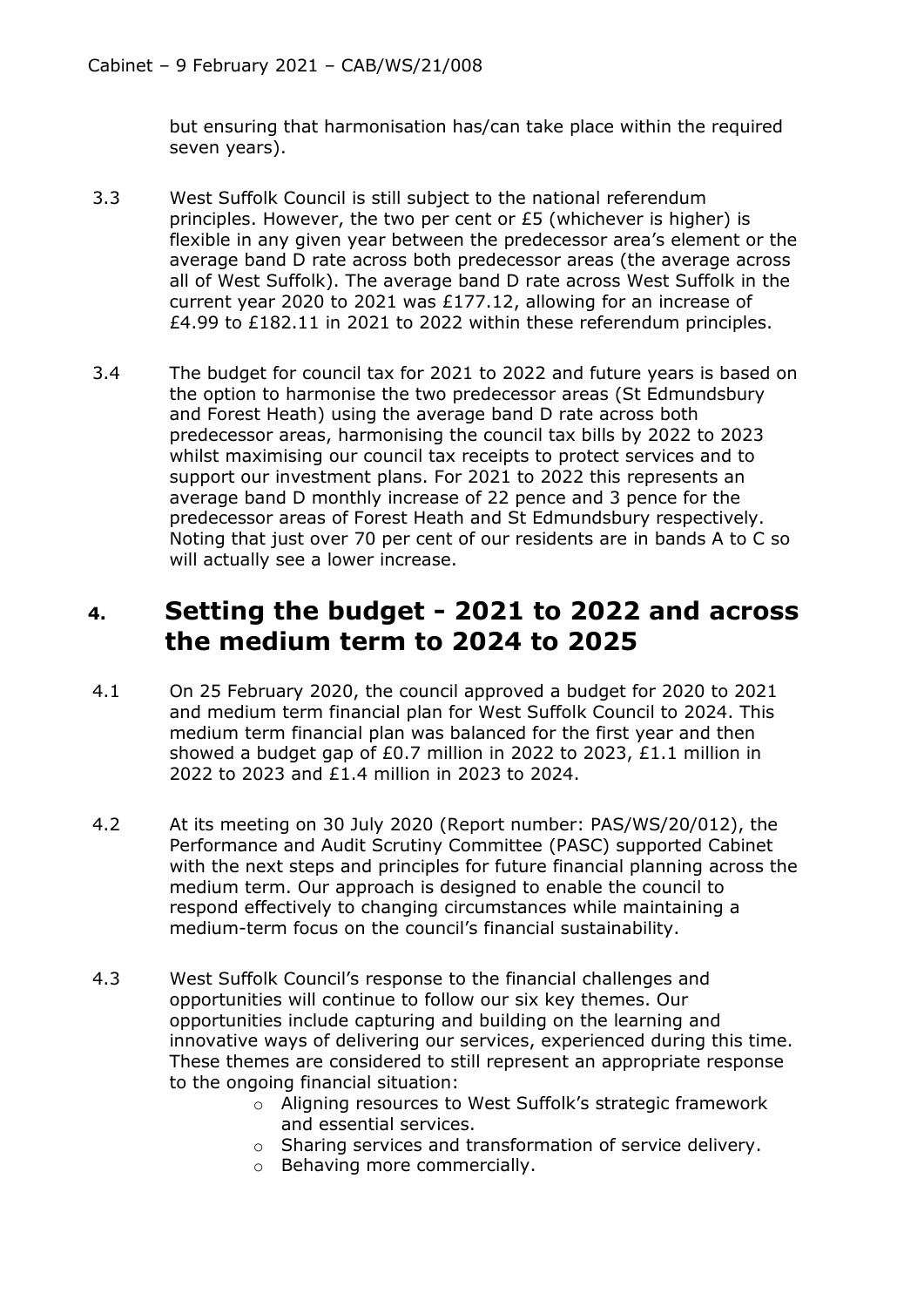- o Considering new funding models.
- o Encouraging the use of digital forms for customer access.
- o Taking advantage of new forms of local government finance.
- 4.4 Attachment A is the revenue budget summary, which provides an overview of the proposed income and expenditure for 2021 to 2025. The total proposed revenue expenditure in 2021 to 2022 is £40.2 million (excluding housing benefits).

## **Delivering our sustainable future – beyond 2021 to 2022**

- 4.5 With demands increasing and uncertainty in local government funding beyond April 2022, it is critical that we continue to drive change and stay ahead of the financial curve to enable us to protect valuable local services and to continue to have the financial capacity to continue to invest in our communities. In order to provide greater certainty to our budget and to not over rely on income until such time we understand the true impact of the current pandemic, our biggest savings focus must be on the continual review and transformation in the way we deliver our services through our emerging Transformation Programme (paragraphs 1.19 to 2.22).
- 4.6 It is difficult to predict the financial impact of COVID-19 on the council's medium-term plans. We do not know how long the tiering system and associated social distancing rules will be in place, nor how long and what shape recovery will take thereafter. Even with the roll out of the vaccination programme what and how long the recovery will be is uncertain and throughout this time the council will, no doubt, be called upon to continue playing its part in reducing the spread of infection. The detailed work through service budget reviews has identified various recovery timescales in 2021 to 2022 and as a general assumption we are working to pre-COVID 19 level budgets from April 2022 in our medium-term plans.
- 4.7 The financial impact of the COVID-19 pandemic has also introduced considerable uncertainty (on top of what was already uncertain times) in predicting the Government's approach to financial resources for local government in future years. Therefore, the resource assumptions from April 2022 should be treated with caution and will be updated as we go through future budget setting processes and further Government announcements are made.

# **5. Capital Programme 2020 to 2025**

5.1 The capital expenditure of the council through its investment approach has an impact on the revenue budget and is part of the overall preparation of the revenue proposals for the coming year. Its overall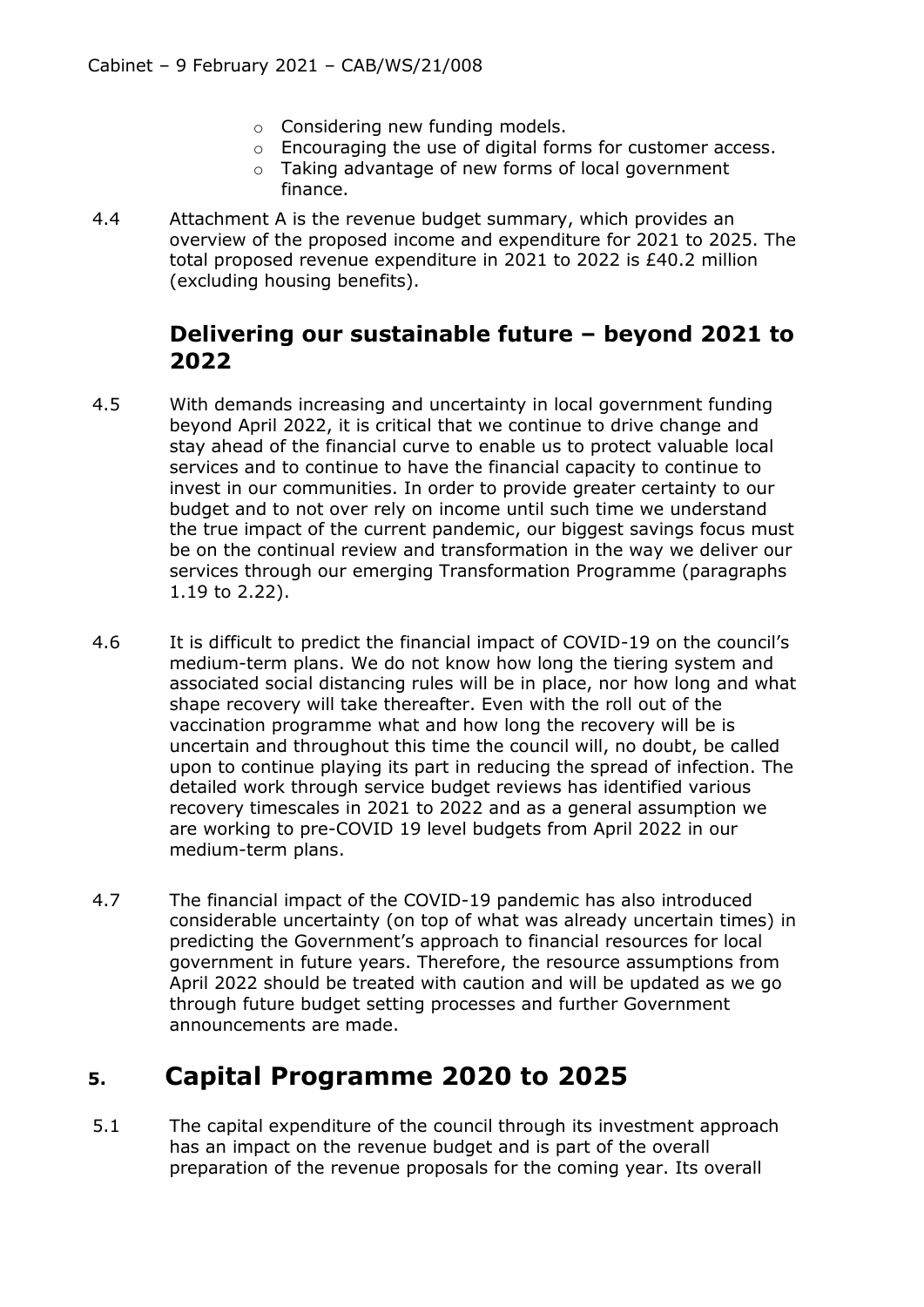capital expenditure is not just about creating a return income but also has greater benefits such as much needed new leisure, health and education facilities; providing infrastructure for businesses, our high streets and rural areas; reducing our carbon footprint; protecting jobs, helping prevent homelessness and improving access to services.

- 5.2 It is estimated that £46.99 million will be spent on investment through our capital schemes during 2021 to 2022 which are to be funded by a combination of grants and contributions (£3.97 million), earmarked revenue reserves (£2.31 million), our usable capital receipts reserve (£2.03 million) and external borrowing (£38.68 million).
- 5.3 Looking ahead, the total value of the capital programme over the next four years is approximately £176.67 million. Attachment D, Appendix 2 shows the planned capital expenditure in financial year 2021 to 2022 and future years, together with information on the funding of that expenditure (that is, grants and contributions, use of earmarked revenue reserves, useable capital receipts reserve and external borrowing) and is summarised in Table 1 below.

|                                                  | 2021 to<br>2022<br>millions | 2022 to<br>2023<br>millions | 2023 to<br>2024<br>millions | 2024 to<br>2025<br>millions | <b>Total</b><br>millions |
|--------------------------------------------------|-----------------------------|-----------------------------|-----------------------------|-----------------------------|--------------------------|
| <b>Gross capital</b><br>expenditure              | £46.99                      | £63.22                      | £57.22                      | £9.24                       | £176.67                  |
| <b>Funded by:</b><br>Grants and<br>contributions | £3.97                       | £1.00                       | £1.00                       | £1.00                       | £8.57                    |
| Earmarked<br>revenue reserves                    | £2.31                       | £1.49                       | £1.18                       | £0.84                       | £5.82                    |
| Capital receipts<br>reserve                      | £2.03                       | £1.48                       | £0.00                       | £0.00                       | £3.51                    |
| External borrowing                               | £38.68                      | £59.25                      | £55.04                      | £7.40                       | £158.77                  |
| Total                                            | £46.99                      | £63.22                      | £57.22                      | £9.24                       | £176.67                  |

## **Table 1: Planned capital expenditure over four years to 2024 to 2025**

5.4 Subject to the year-end outturn position, any carry forwards from the 2020 to 2021 budget will be added to the 2021 to 2022 capital programme budget at the year end.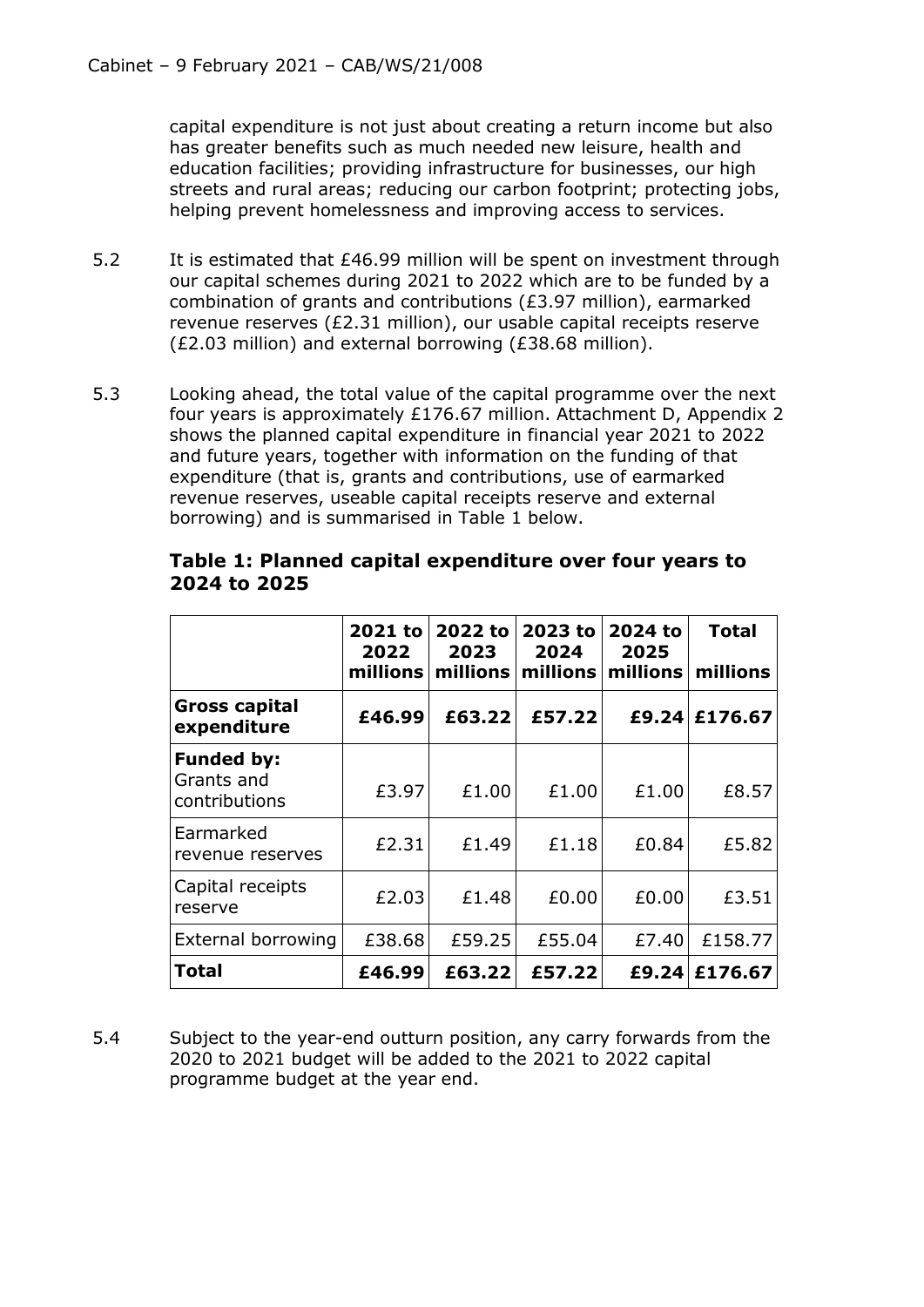## **Disposal of surplus assets**

5.5 Part of the funding arrangements for the capital programme has been the disposal of surplus assets. The council has plans to review its programme of asset disposals as part of the development of its Asset Management Strategy. Table 2 below is a summary estimate of the likely level of income from asset disposals over the period 2021 to 2025.

|      |  | Table 2. ESUIHALED HILDINE HOHI ASSEL DISPOSAIS 2021 LO |
|------|--|---------------------------------------------------------|
| 2025 |  |                                                         |
|      |  |                                                         |

**Table 2: Estimated income from asset disposals 2021 to** 

|                                                                                         | 2021 to<br>2022<br>millions | 2022 to<br>2023<br>millions | 2023 to<br>2024<br>millions | 2024 to<br>2025<br>millions |
|-----------------------------------------------------------------------------------------|-----------------------------|-----------------------------|-----------------------------|-----------------------------|
| Council share of right to<br>buy receipts                                               | £1.25                       | £1.25                       | £1.25                       | £1.25                       |
| Barley Home loan<br>repayments to be made<br>available through agreed<br>loan facility. | £4.50                       | £2.40                       | £0.00                       | £0.00                       |
| Other asset disposals                                                                   | £0.10                       | £3.98                       | £0.00                       | £0.00                       |
| <b>Total</b>                                                                            | £5.85                       | £7.63                       | £1.25                       | £1.25                       |

- 5.6 The above capital programme and asset disposals programme will, in the short to medium term, move the council's usable capital receipts reserves from £3.45 million to £13.48 million. This assumes that all borrowing included within current and future business cases will be drawn down. Note that the Barley Homes repayments are likely to be reinvested in the delivery of further housing sites as subsequent business plans are agreed.
- 5.7 The calculation of interest income used in the medium-term plans is based on the use of existing and anticipated capital expenditure and receipts, and external borrowing where the business cases assuming funding would come from borrowing. Changes in the level and timing of these cash flows have a direct impact on investment returns and revenue funding requirements. However, the capital financing and interest equalisation reserve does allow for some change in the budgeted levels of income from interest to be accommodated. The Prudential Code for Capital Finance and matters relating to the affordability of the capital programme are addressed in Attachment D, Appendix 4. The revenue cost of the capital programme is achievable across the medium term provided the savings and income streams indicated in the MTFS are implemented.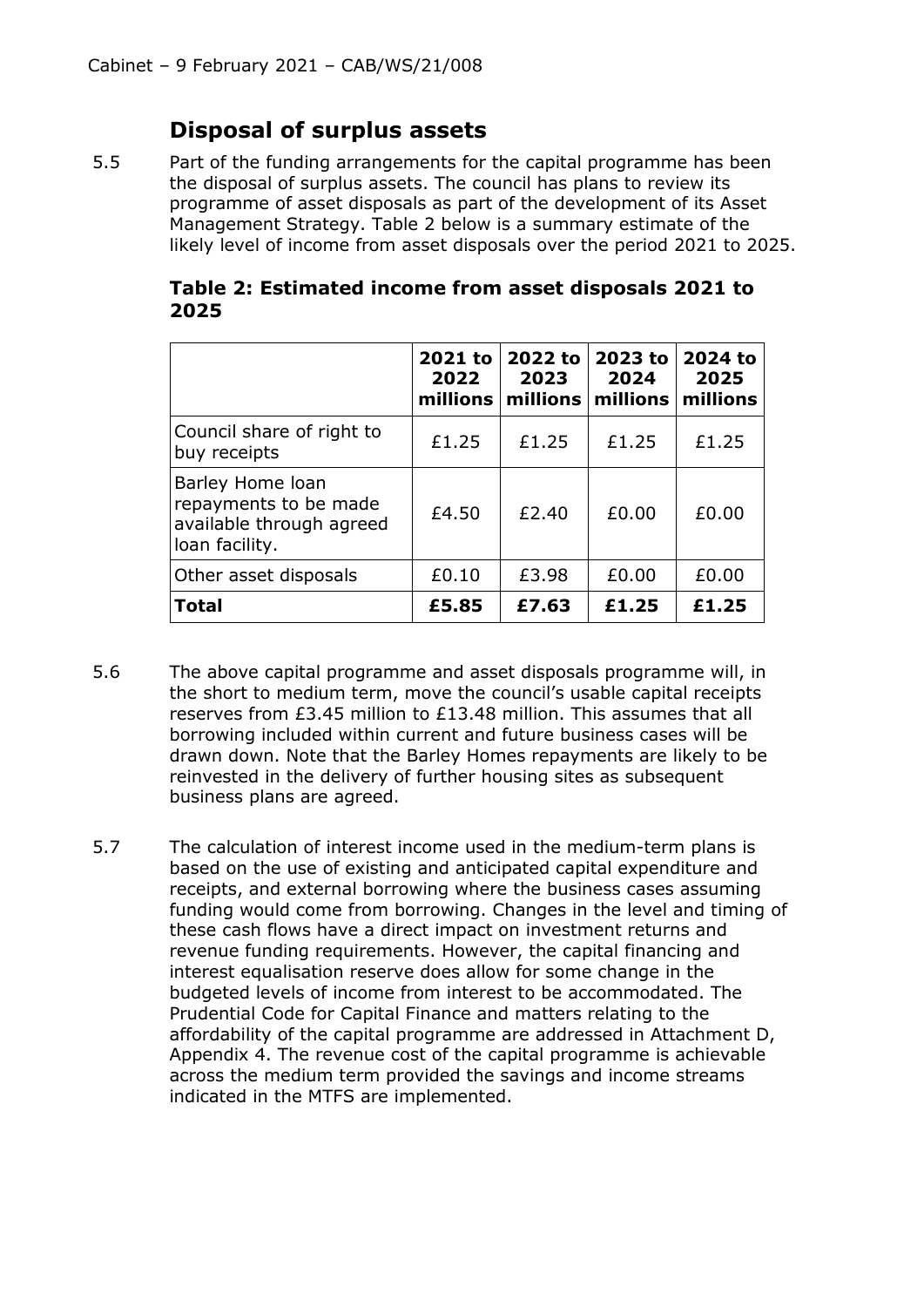# **6. Minimum revenue provision (MRP)**

6.1 The Treasury Management and Annual Investment Strategy included elsewhere on this agenda (Report number: CAB/WS/21/007) and the Prudential Indicators (Attachment D Appendix 4), provide a framework within which borrowing limits for the council are established and will confirm our MRP policy for 2021 to 2022.

# **7. General fund balance**

- 7.1 The revenue budget, Attachment A, based on current budget projections, shows a balanced budget position for 2021 to 2022. However, many of the assumptions supporting the budget projections for 2021 to 2022 (and future years) are subject to significant uncertainty. This includes assumptions regarding:
	- impact of COVID-19 both in terms of cost and income reductions
	- sustainability of income stream estimates generally (including commercial property rental, car parking, trade waste and planning income)
	- impact of business rates retention scheme and Suffolk pooling arrangements
	- pay inflation and employer's pension liabilities.
- 7.2 The council holds general fund balances as a contingency to cover the cost of unexpected expenditure during the year. As outlined in Attachment C (Adequacy of Reserves and Robustness of Budget Estimates) the council's general fund balance is set at a minimum of £5 million.
- 7.3 The recommended level of general fund balance has been established by taking into account the following:
	- allowance for a working balance to cushion the impact of any unexpected events or emergencies
	- the new risks placed at a local level under the new business rates retention scheme, such as appeals
	- the addition of greater income targets and project returns linked to being more commercial and the selling of council services
	- other risks detailed in the Scenario Planning and Sensitivity Analysis provided at Attachment D, Appendix 5.

# **8. Earmarked reserves**

8.1 At the beginning of the 2021 to 2022 financial year the council will have an estimated £48.0 million in earmarked reserves. The current level of earmarked reserves and contributions during 2021 to 2022 has been reviewed and where appropriate annual contributions have been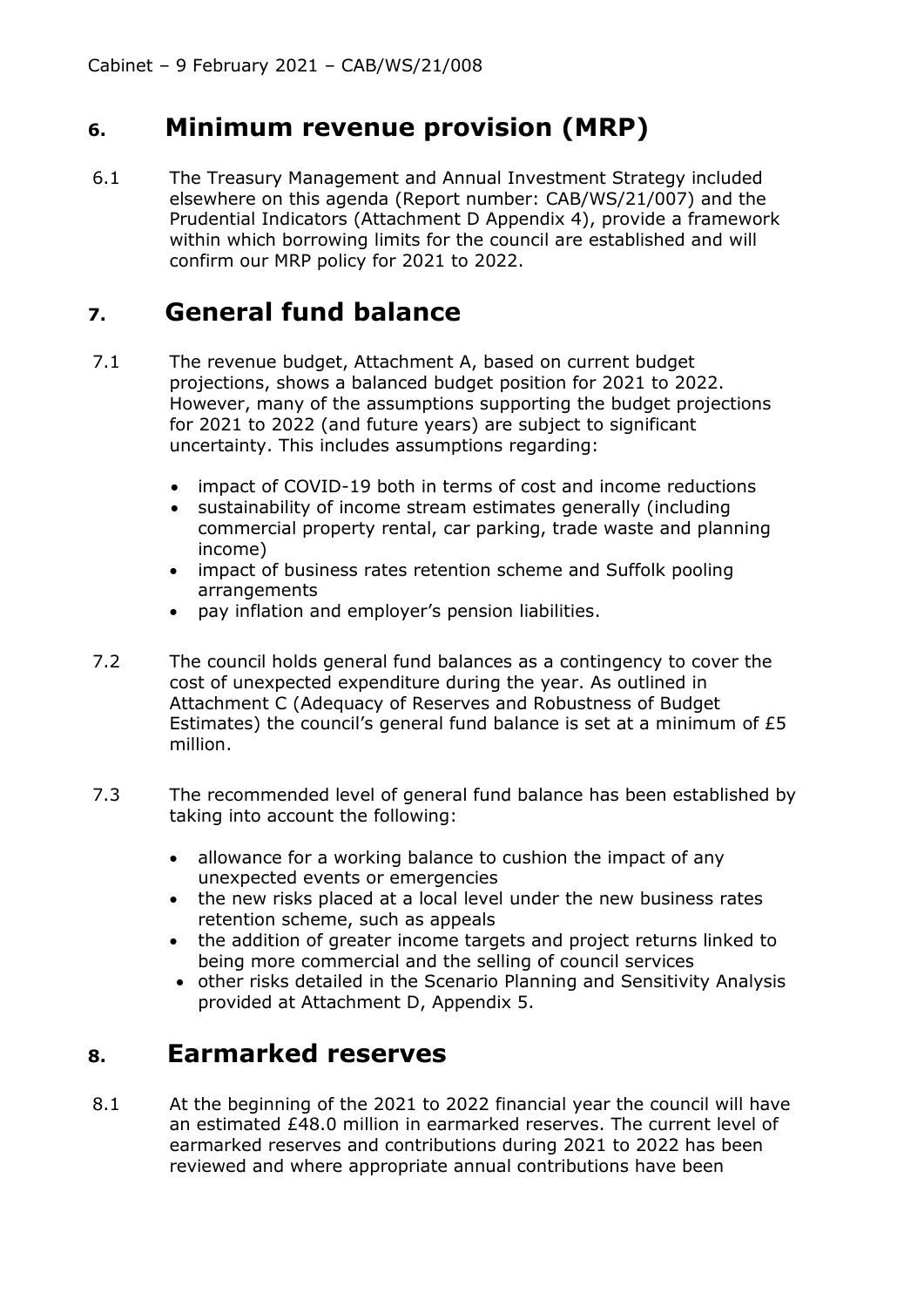adjusted. Attachment D, Appendix 3, provides details of the proposed contributions to, and projected expenditure from, earmarked reserves during 2021 to 2025.

8.2 At the end of 2024 to 2025 these reserve balances are estimated to fall to £29.2 million, in support of financing a number of key investment projects. It should be noted that the closing balance at Attachment D, Appendix 3, includes around £1.4 million contributed to reserves a year for the three years 2022 to 2025 in respect of business rates retention of growth at present. This is likely to be rebased going forward as part of government reforms to the scheme, and as such has not been included in the £29.2 million closing balance as referenced in this paragraph.

# **9. Strategic priorities and MTFS reserve**

- 9.1 This reserve acts as a one-off fund to provide the financial capacity, either through direct investment (revenue and/or capital) or through servicing external borrowing, for the council to drive forward the delivery of a sustainable Medium Term Financial Strategy (MTFS) and the West Suffolk Strategic Plan priorities. This reserve is forecast to move from £3.0 million at the beginning of 2021 to 2022 down to £1.5 million by the end of 2024 to 2025.
- 9.2 Table 3 shows the total New Homes Bonus (NHB) grant payments made to the predecessor councils since the scheme began in 2011 to 2012, including the expected West Suffolk Council receipt in 2021 to 2022. These NHB allocations were all put into this Strategic Priorities and MTFS reserve up to the financial year 2019 to 2020. In 2020 to 2021 £1.2 million of the grant is being utilised towards the overall budget pressures which have arisen as a result of the COVID-19 pandemic. The council is also budgeting to utilise  $£0.7$  million of the 2021 to 2022 grant as part of its budget position and the continued impact of COVID-19.

| Year         | <b>Forest</b><br>Heath<br>millions | <b>St</b><br><b>Edmundsbury</b><br>millions | West<br><b>Suffolk</b><br>millions |
|--------------|------------------------------------|---------------------------------------------|------------------------------------|
| 2011 to 2012 | £0.562                             | £0.268                                      | £0.830                             |
| 2012 to 2013 | £1.436                             | £0.559                                      | £1,995                             |
| 2013 to 2014 | £1.679                             | £0.757                                      | £2.436                             |
| 2014 to 2015 | £2.166                             | £0.886                                      | £3.052                             |
| 2015 to 2016 | £2.437                             | £1.219                                      | £3.656                             |
| 2016 to 2017 | £2.644                             | £1.754                                      | £4.398                             |
| 2017 to 2018 | £1,278                             | £1.553                                      | £2.831                             |

|  | Table 3: New homes bonus - grant receipts |  |  |  |
|--|-------------------------------------------|--|--|--|
|--|-------------------------------------------|--|--|--|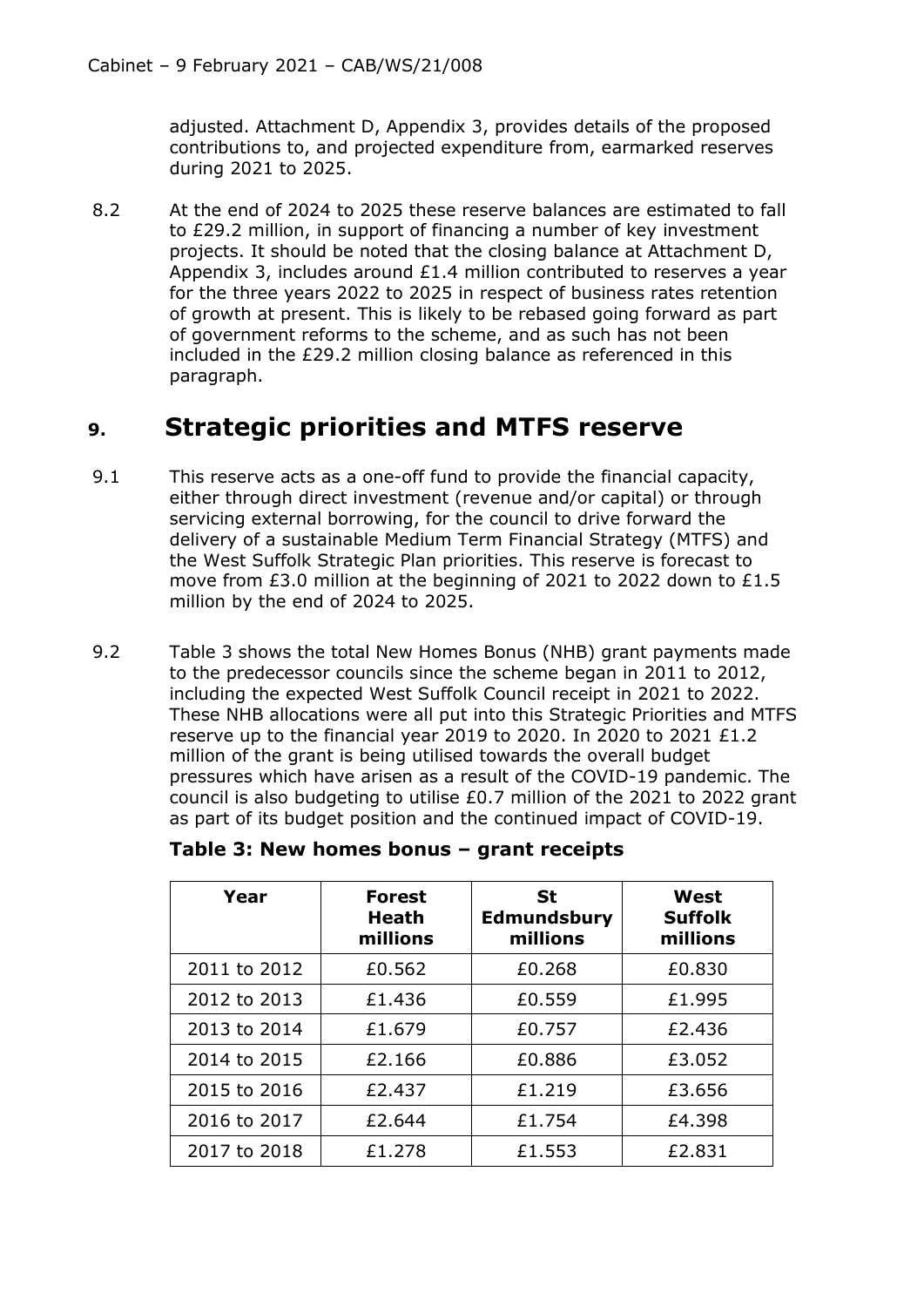| 2018 to 2019 | £0.718 | £1.272 | £1.990 |
|--------------|--------|--------|--------|
| 2019 to 2020 | N/A    | N/A    | £1.848 |
| 2020 to 2021 | N/A    | N/A    | £1.811 |
| 2021 to 2022 | N/A    | N/A    | £1.320 |

9.3 The 2021 to 2022 budget and MTFS includes a number of draws on this reserve as previously approved or under consideration through the democratic process. Attachment E summarises the proposed draws on this reserve as part of the 2021 to 2022 budget and the medium term budgets. The proposed future of the New Homes Bonus scheme is set out in section 2 above.

# **10. Adequacy of reserves**

- 10.1 Section 25 of the Local Government Act 2003 requires the Section 151 Officer (Assistant Director (Resources and Performance)) to report to council, as part of the tax setting report, her view of the robustness of estimates and the adequacy of reserves. The council is required to take these views into account when setting the council tax at its meeting on 23 February 2021. The full statement is set out in Attachment C.
- 10.2 In summary, the Section 151 Officer's overall assessment is that the estimates are robust (taking into account known risks and mitigating strategies) and reserves are adequate for the 2021 to 2022 budget plans.

# **11. Alternative options that have been considered**

11.1 The council is required by statute to set a balanced budget and therefore there are no alternative options.

# **12. Consultation and engagement undertaken**

12.1 All budget changes have been reviewed by and discussed with Leadership Team, Service Managers and Members.

# **13. Risks associated with the proposals**

13.1 A risk assessment is included at Attachment C as part of the report by the Assistant Director (Resources and Performance) (Section 151 Officer). Her conclusion is that overall, the estimates are robust, taking into account known risks and mitigating strategies and the reserves are adequate for the 2021 to 2022 budget plans. Cabinet and Council are advised to have regard to this report when making their decisions on the 2021 to 2022 budget.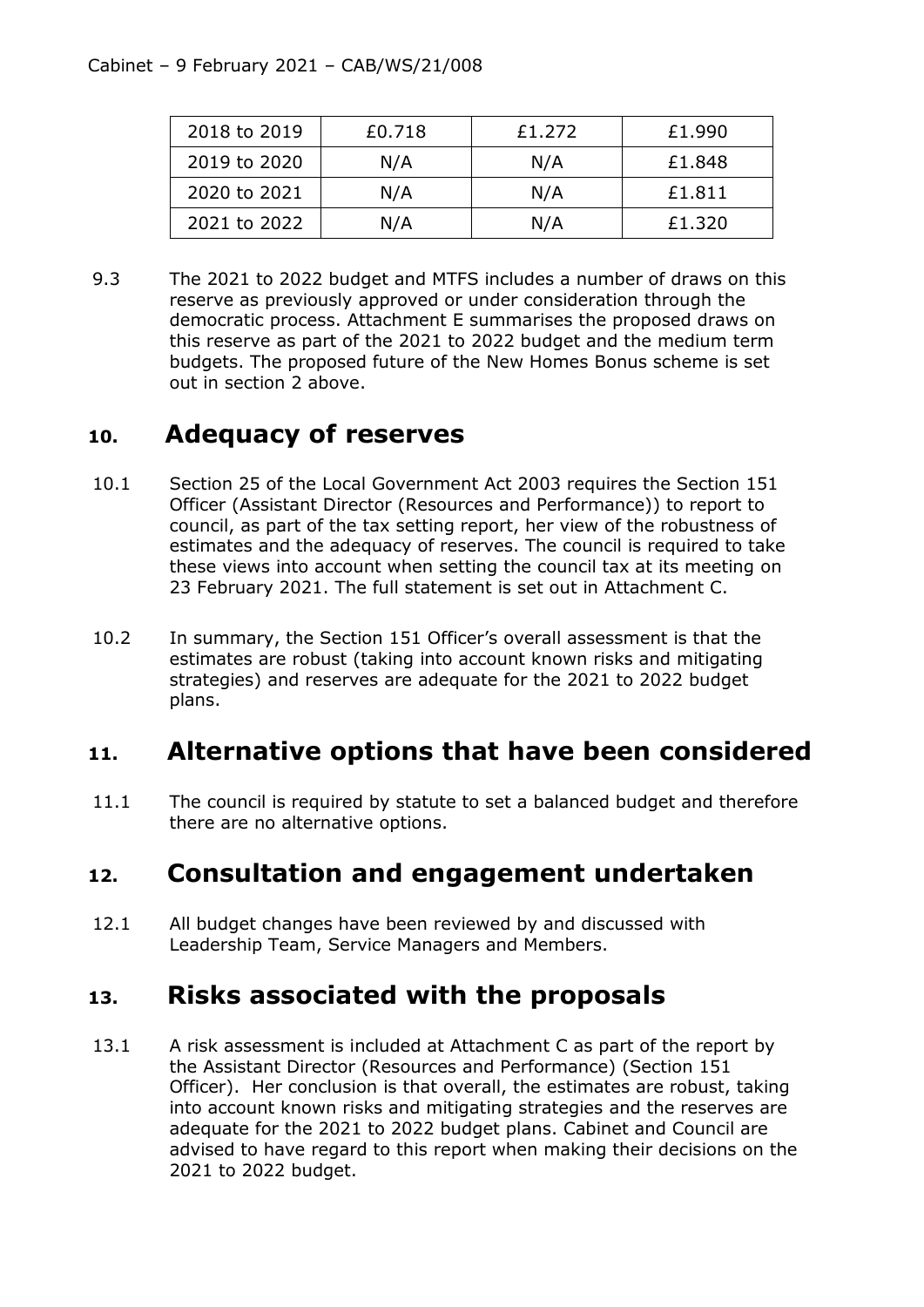# **14. Legal implications arising from the proposals**

- 14.1 The Local Government Act 2003 imposed duties on local authorities in relation to financial management which covers the following areas:
	- a. A power for the Secretary of State to determine a minimum reserve level for local authorities by regulations. The Government has indicated that their preference is to keep this power in reserve.
	- b. Section 25 of the Act places a requirement on the S151 Officer to report on the adequacy of reserves and robustness of budget estimates as part of the authority's annual budget setting process. The council is required to take these views into account when setting the council tax at its meeting on 23 February 2021. This is included as Attachment C of the report.
	- c. Sections 28 and 29 of the Act place a statutory duty on local authorities to monitor their budgets and take such action as considered necessary in the case of overspends and shortfalls of income.
- 14.2 Section 30 of the Act relates to the provisions preventing local authorities entering into agreements following a Section 114 Report which a S151 Officer must produce when it appears that expenditure of the authority in a financial year is likely to exceed the resources available to meet the expenditure. No such report has been produced for West Suffolk this year.

# **15. Appendices referenced in this report**

- 15.1 **Attachment A** Revenue budget summary
- 15.2 **Attachment B** Summary of major budget changes
- 15.3 **Attachment C** Report by the Assistant Director (Resources and Performance)
- 15.4 **Attachment D** Medium Term Financial Strategy 2020 to 2024
- 15.5 **Attachment D Appendix 1** 5 year revenue budget (MTFS)
- 15.6 **Attachment D Appendix 2 –** Capital programme
- 15.7 **Attachment D Appendix 3 –** Earmarked revenue reserves
- 15.8 **Attachment D Appendix 4 –** Prudential code for capital finance
- 15.9 **Attachment D Appendix 5 –** Scenario planning and sensitivity analysis
- 15.10 **Attachment E Appendix 1 –** Strategic Priorities and Medium Term Financial Strategy (MTFS) reserve
- 15.11 **Attachment E Appendix 2 –** Investing in Our Growth Agenda reserve